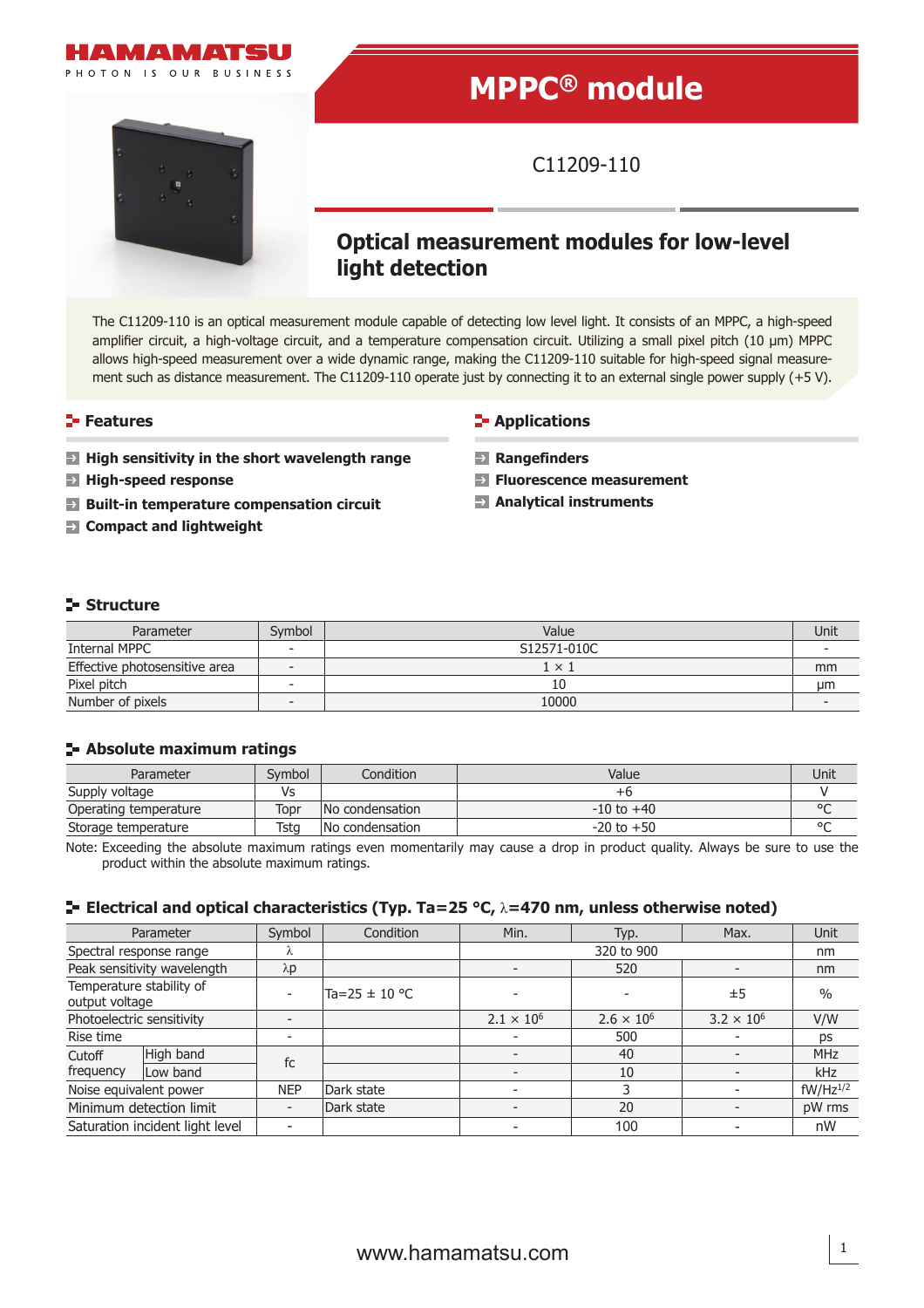#### **E** Electrical characteristics

| Parameter                         | Svmbol    | Condition      | Min.                     | 'yp.             | Max.            | Unit |
|-----------------------------------|-----------|----------------|--------------------------|------------------|-----------------|------|
| Supply<br><sup>,</sup> voltage    | ۱c<br>ر , |                | $\overline{\phantom{a}}$ |                  | $-2$<br>ر ے . ر |      |
| Current consumption <sup>*1</sup> | ᇿ         | state<br> Dark |                          | $\sim$ $-$<br>-- | 70              | mA   |

\*1: If strong light exceeding the saturation light level enters the MPPC module, a power supply current of about 200 mA flows in the module, so use an external power supply with a capacity of at least 300 mA.

#### **Block diagram**



#### **Connection example**

Using the supplied power cable, connect the MPPC module to a power supply. You can monitor the output waveform by connecting the MPPC module to an oscilloscope.



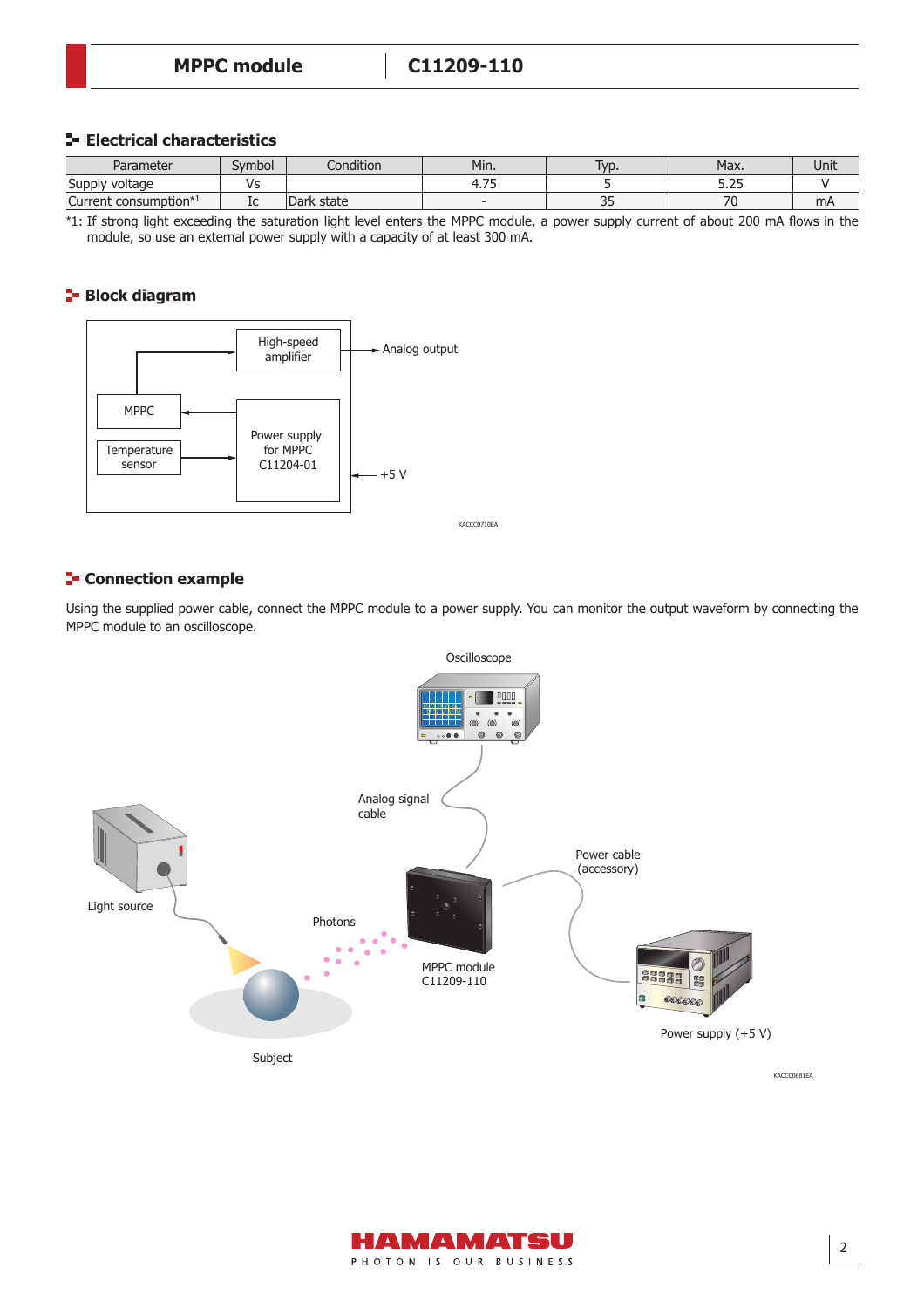**F-** Measurement examples





#### **Photoelectric sensitivity vs. wavelengh Protoelectric sensitivity vs. wavelengh Protoeleries**





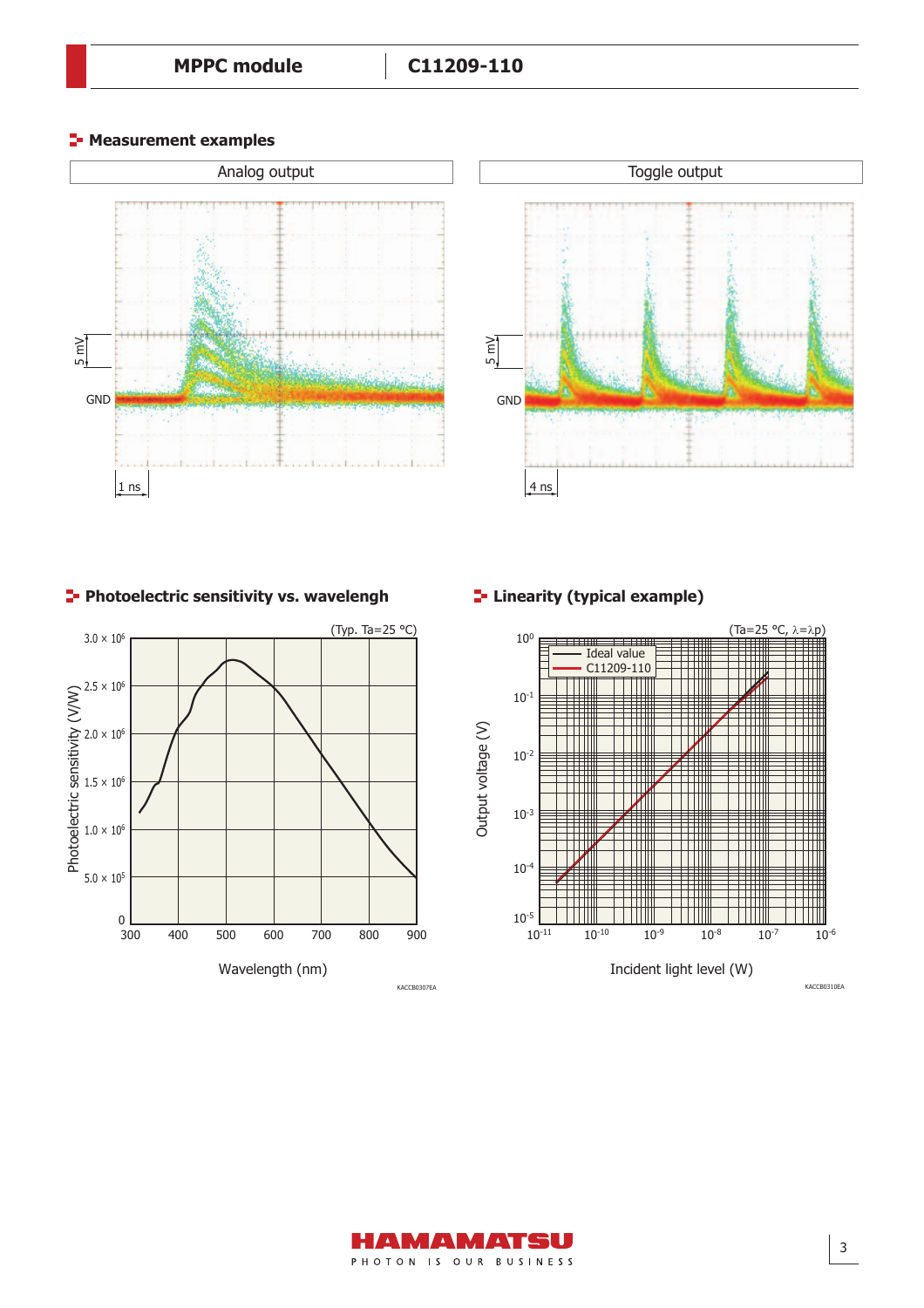### **P** Dimensional outline (unit: mm)



#### **<del>F</del>** Accessories

∙ Power cable

∙ Instruction manual

### **P** Options (sold separately)

MMCX-BNC cable A12763

Dimensional outline (unit: mm)



**Related information** 

[www.hamamatsu.com/sp/ssd/doc\\_en.html](http://www.hamamatsu.com/sp/ssd/doc_en.html)

**Precautions** 

∙ Notice